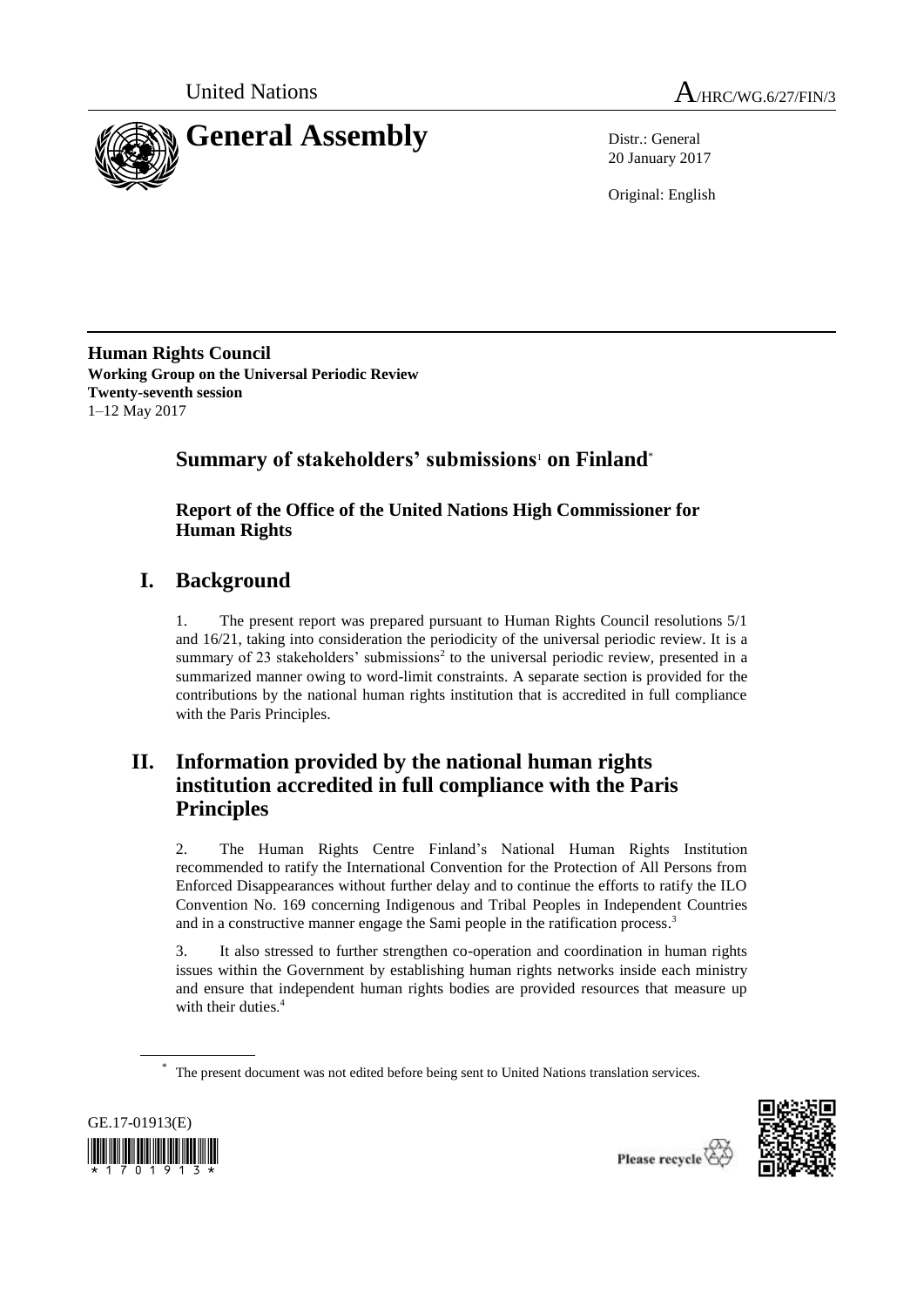4. Among its recommendations, the Human Rights Centre suggested to allocate necessary resources for the implementation of the Second NAP on Fundamental and Human Rights and engage regional and local authorities in the design and in the implementation of the NAP. 5

5. The Human Rights Centre/ Finland's National Human Rights Institution stressed to ensure the care of older persons and internal overseeing of the administration are sufficiently resourced and establish a legislative basis for the measures limiting the right to self-determination in the care of older persons.<sup>6</sup>

6. It encouraged to further improve the equality of transgender people by abolishing the requirement to be infertile as a condition for the legal recognition of gender reassignment. 7

7. It urged to avoid detaining remand prisoners at police cells and hold them in remand prisons instead and ensure prisoners are provided with sufficient amount of activities outside their cells in all its prisons.<sup>8</sup>

## **III. Information provided by other stakeholders**

## **A. Scope of international obligations**<sup>9</sup> **and cooperation with international human rights mechanisms and bodies**

8. Amnesty International stated that since the second UPR in 2012, Finland has ratified the Convention on the Rights of Persons with Disabilities and its Optional Protocol, the Optional Protocol to the Convention against Torture and Other Cruel, Inhuman or Degrading Treatment or Punishment, the Second and Third Optional Protocols to Convention on the Rights of the Child and the Optional Protocol to the Covenant on Economic, Social and Cultural Rights. Finland has yet to ratify ILO Convention 169 on Indigenous and Tribal Peoples and the International Convention for the Protection of All Persons from Enforced Disappearance, as committed to during the 2012 review.

9. Amnesty International regretted that despite accepting many recommendations relating to violence against women, sufficient resources have yet to be allocated to implement the Istanbul Convention.<sup>10</sup>

10. The Centre for Torture Survivors in Finland (CTSF) urged to launch a programme of action to effectively implement the Istanbul Protocol.<sup>11</sup>

### **B. National human rights framework**

11. The Finnish Red Cross recommended that the Finnish government commits to maintaining and further improving its traditionally high standards with regard to respect for human rights and values in decision-making, legislative processes as well as policy considerations.<sup>12</sup>

12. The Finnish Red Cross further recommended that the Finnish government increasingly evaluates the human rights and humanitarian impact of legislative and policy changes already in the preparative phase.<sup>13</sup>

13. In the implementation of the recommendation 90. 22 of the second UPR Cycle to introduce human rights education as a mandatory part of teachers' training (Slovenia). FIDH welcomed the inclusion of human rights in the renewed National Core Curriculum for Basic Education (2014) and Upper Secondary School (2015). We are concerned, however, of the lack of resources within the Educational Board to systematically train and support teachers; the Government needs to ensure that all teachers at all levels of national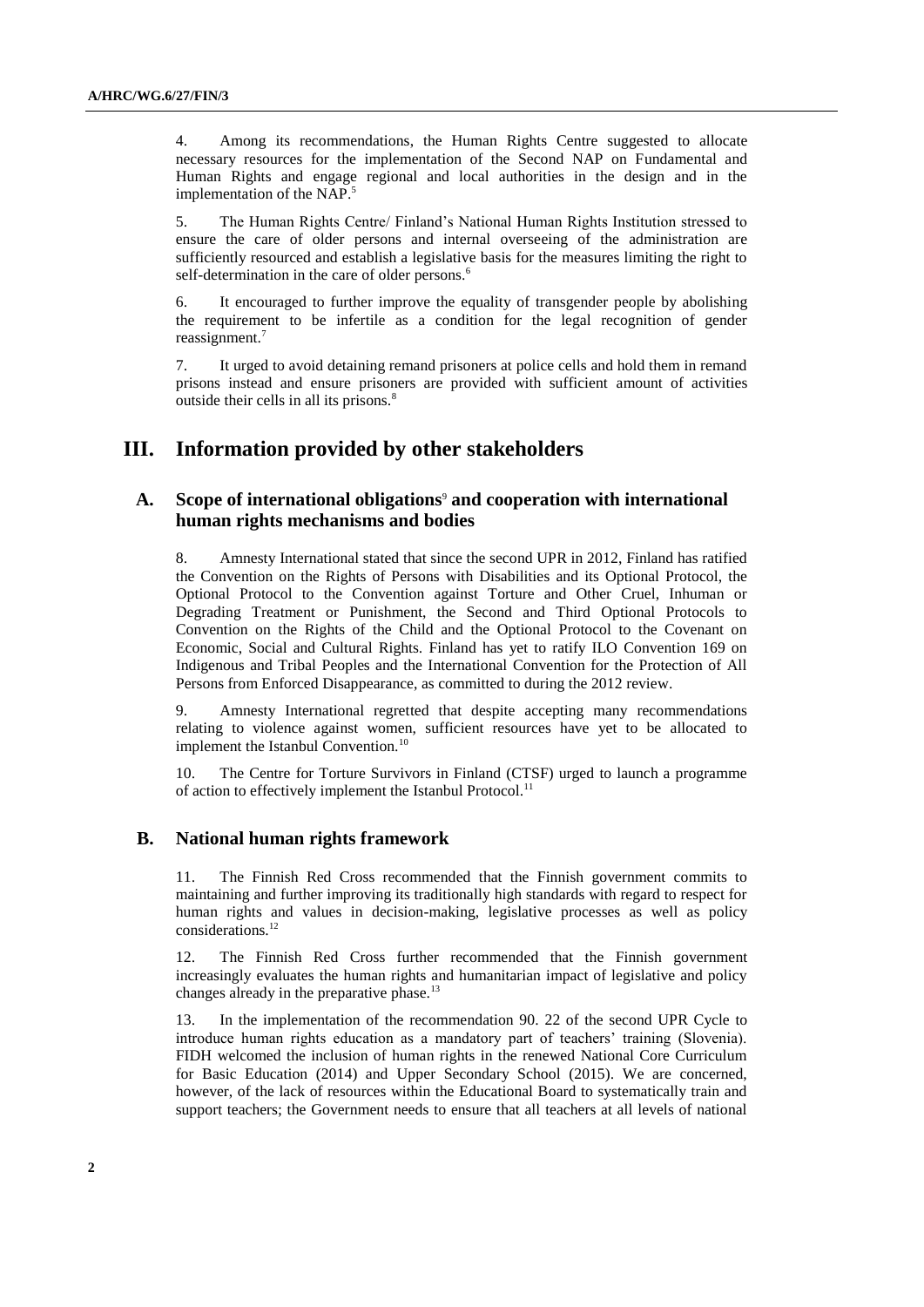schooling system have sufficient competence in human rights education.<sup>14</sup>

14. Amnesty International called on the government of Finland to grant adequate human and financial resources to the Human Rights Centre, which is part of the National Human Rights Institution; complete a comprehensive and adequately resourced National Action Plan on Fundamental and Human Rights and systematically assess the human rights impact of all bills, budget and policy proposals, and other government activities prior to their adoption.<sup>15</sup>

### **C. Implementation of international human rights obligations, taking into account applicable international humanitarian law**

#### **1. Cross cutting issues**

*Equality and non-discrimination<sup>16</sup>*

15. In her statement submitted in 2011 to the UPR Working Group, the Ombudsman for Equality expressed her concern that there were no specific provisions in the Equality Act prohibiting discrimination based on gender reassignment. An improvement took place in this respect when the Equality Act was amended in 2015 with a provision prohibiting discrimination based on gender identity and gender expression. The Equality Act was also amended with the inclusion of an obligation to the authorities, providers of education and employers to prevent discrimination against gender minorities. However, persons belonging to gender minorities still face diverse problems in the attainment of equality. The Ombudsman for Equality has been contacted in cases of suspected discrimination that concern, inter alia, labour market, education and services, but also in various questions related to the gender reassignment process.<sup>17</sup>

16. The Finnish Red Cross was concerned that especially racist and xenophobic attitudes have been growing and becoming harsher and more acceptable, especially on the Internet. A growth in aggressive hate speech and activity can be noted, and the social climate, in particular where it concerns immigration and asylum seekers, has clearly tightened. The hardening of attitudes is a serious threat to the social relations of inter-population groups. The Finnish Red Cross recommended that the Finnish government, together with relevant stakeholders, takes an active stand against hate speech and aggressive attitudes that are currently becoming increasingly mainstream.<sup>18</sup>

17. FIDH noted that during the previous (UPR) review, the government of Finland received many recommendations concerning racism and xenophobia and the government had launched several projects to prevent hate crimes and tackle racism. While such projects may be innovative, short-term projects are not an adequate response to a concerning situation. According to most recent reports, hate crimes have increased. Racism and islamophobia need to be recognised and tackled with a long-term commitment and systematic response at the highest political level.<sup>19</sup>

18. SETA and TRASEK noted that in the conclusions of the 2nd Cycle of UPR Finland approved recommendation (90.8) to increase its efforts in the field of discrimination on grounds of sexual orientation and gender identity, inter alia by review of national legislation and administration with a view to eliminate discrimination against LGBTI people with regard to family and parental rights and the right to security and integrity of the person. Since then the legal situation has improved mainly through the reform of the nondiscrimination and equality legislation. In the Non-discrimination Act protection from discrimination on ground of sexual orientation has been extended to all areas of life. In the Act on Equality gender identity, gender expression and sex characteristics are explicitly mentioned as non-discrimination grounds. The non-discrimination and equality ombuds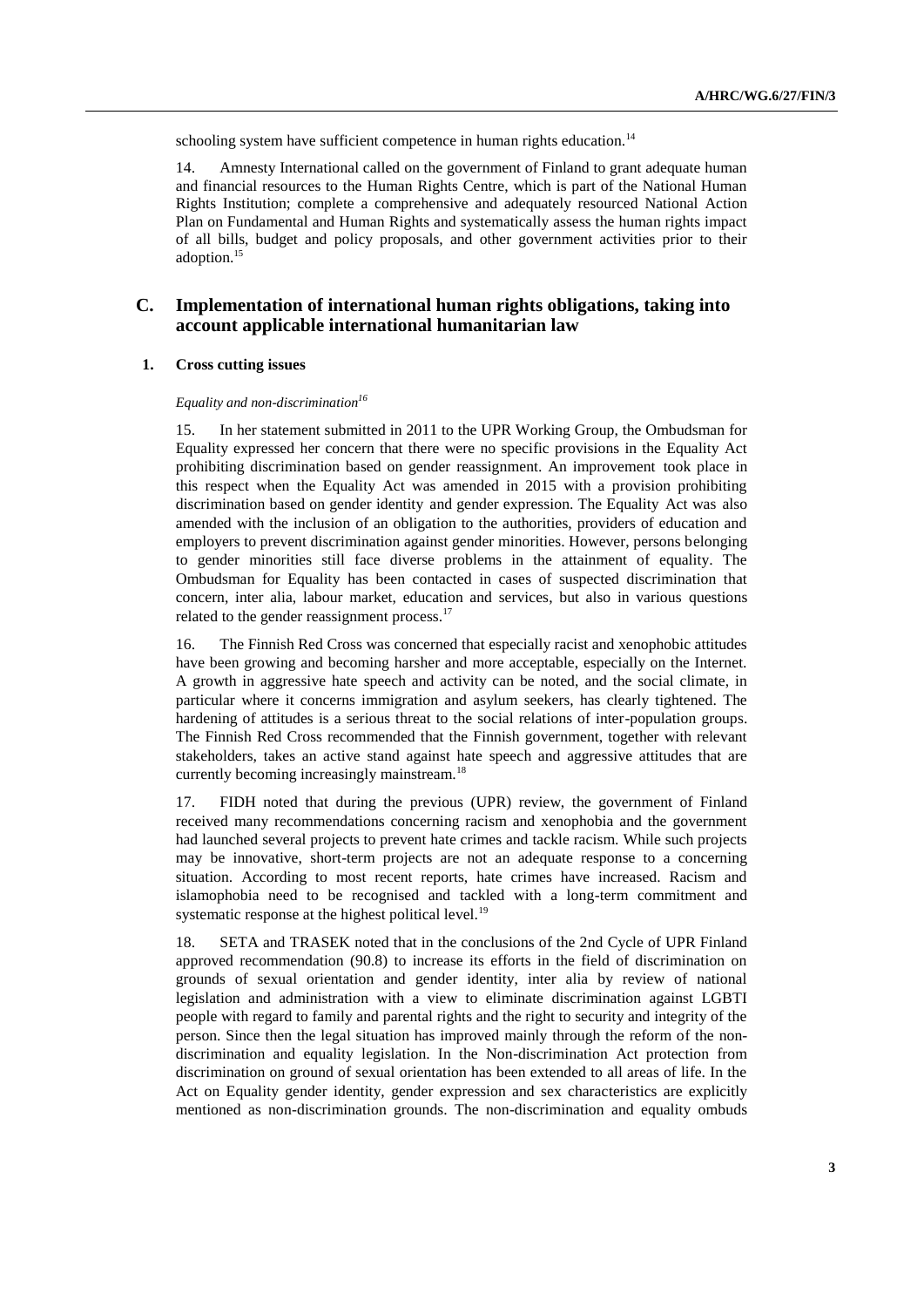mandates cover explicitly sexual orientation (non-discrimination ombud), gender identity, gender expression and sex characteristics (equality ombud). The Finnish Parliament has passed legislation on same-sex marriage and same sex couples will be able to marry from 1<sup>st</sup> March 2017. However, issues such as legal gender recognition, physical integrity of intersex persons, family and parental rights, hate crime and violence against LGBTI people are largely unsolved and remain concerns.<sup>20</sup>

#### *Human rights and counter-terrorism<sup>21</sup>*

19. Amnesty International recommended to fully comply with the recommendations of the 2014 report on rendition and secret detention by the Parliamentary Ombudsman and implement measures to prevent future rendition flights; fully respect human rights obligations while countering terrorism and ensure surveillance laws limiting privacy are narrow in scope, clear and foreseeable and that surveillance is targeted, based on reasonable suspicion, strictly necessary to meet a legitimate aim and conducted in a non-discriminatory and proportionate manner.<sup>22</sup>

20. Amnesty International stressed to introduce safeguards against abuse and effective, independent and impartial oversight of intelligence activities, including parliamentary and judicial oversight.<sup>23</sup>

#### **2. Civil and Political Rights**

### *Right to life, liberty and security of the person<sup>24</sup>*

21. CTSF reported that the Finnish State accepted the following recommendations relevant to victims of torture during the 2nd cycle of the UPR in September 2012. The Optional Protocol of the Convention against Torture and Other Cruel, Inhuman or Degrading Treatment or Punishment was duly ratified in 2014, and the Finnish Parliamentary Ombudsman was designated the National Preventative Mechanism.<sup>25</sup>

22. Amnesty International recommended to immediately and unconditionally release all prisoners held due to conscientious objection to military service; ensure civilian alternatives to military service are non-punitive and non-discriminatory in character and remain under civilian control.<sup>26</sup>

23. NYTKIS - The Coalition of Finnish Women´s Associations informed that legislative changes are urgently needed in the Criminal Code, Chapter 20, Section 5, subsection 1. This section states that acts committed by someone in a position of authority or trust against a person in their custody or in relation to who they have a duty of care such as a patient in a hospital or other institution, or whose capacity to consent is impaired due to illness, handicap or other infirmity, are punishable under the crime of sexual abuse, and carry a minimum sentence of a fine.<sup>27</sup>

24. NYTKIS demanded effective and equal protection of persons who are residents in closed institutions (prisons, hospitals, institutions for people with intellectual disabilities). The NGOs call for change in law so that sexual acts committed in these settings or comparable circumstances (residential homes for disabled and elderly persons, rehabilitation institutions, hospitals) by persons in position of authority or trust against persons in their care should be treated as non-consensual sexual acts by definition. Such acts should be prosecuted and punished in the same way as other sexual offences in accordance with the gravity of the crime. In the current law, they are defined as sexual abuse and receive much milder punishment of a fine even when in fact they constitute rape. The NGOs also propose the addition of "in comparable situations" - the ground for this extension is the de-institutionalization process whereby many vulnerable persons have been rehoused in what is termed "open care" or "home-based care" where they can also may face sexual violence by care providers.<sup>28</sup>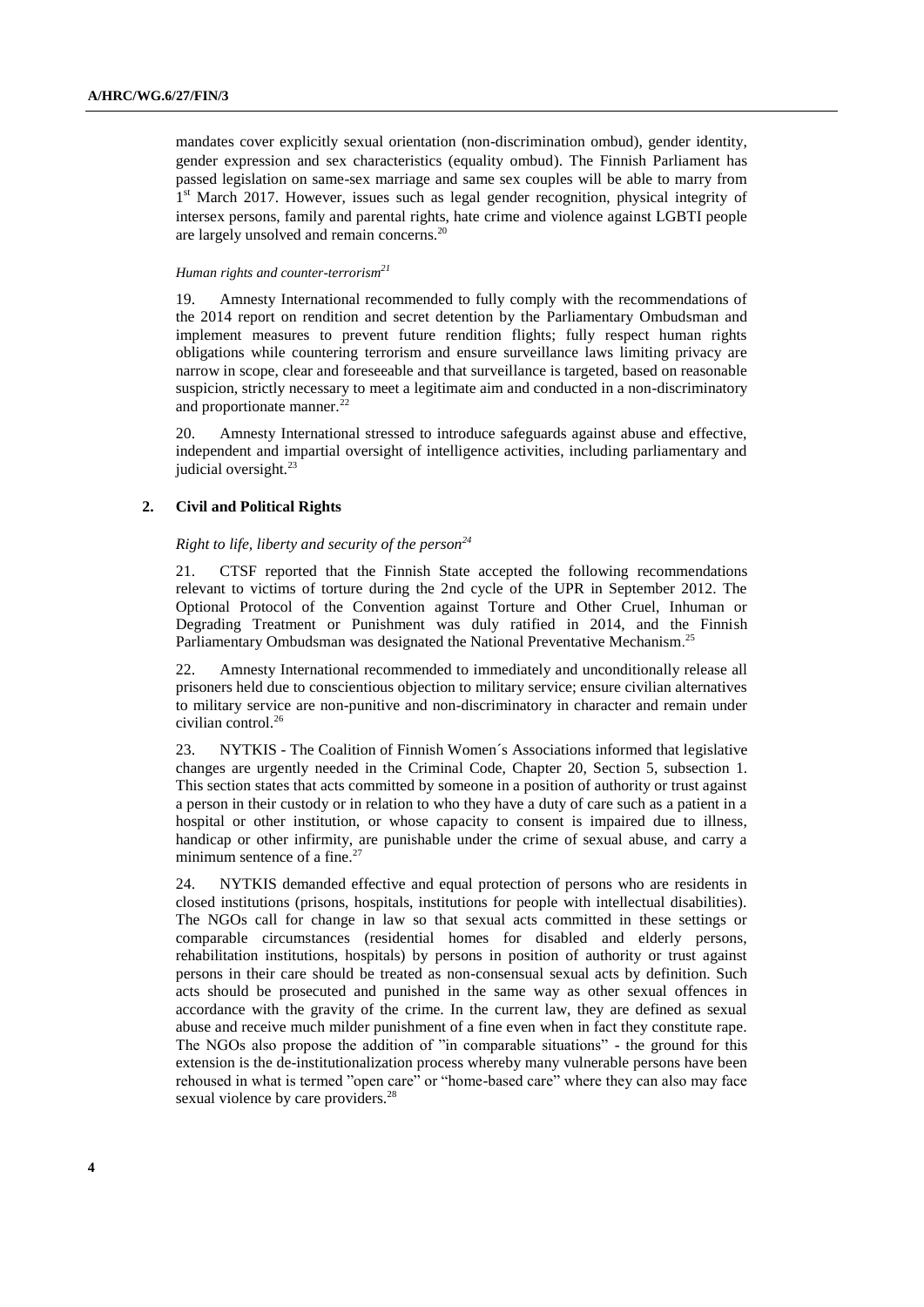25. NYTKIS stated that Finland is lacking 433 family places in shelters. Currently there are 19 shelters for victims of violence altogether (compared to 26 service providers earlier). 13 of the shelters are run by NGOs. There is only one secret shelter in Finland, Shelter Mona maintained by MONIKA - Multicultural Women's Association. The current state funding is not sufficient for maintaining adequate number and geographical coverage of shelters. There are large areas without a shelter. In the densely populated areas (e.g. capital city of Finland, Helsinki) the number of shelters is not sufficient. In 2015, more than 348 clients and their children were turned away by the Helsinki Shelter Association due to full capacity. Shelter Mona is also continually full. In 2015, approximately 180 women could not be provided with a place in a shelter due to lack of space.<sup>29</sup>

26. NYTKIS recommended that Finland increase state funding for shelter services in order to increase the number and geographical coverage of shelters for victims of violence. NYTKIS stressed that Finland needed more secret shelters to guarantee and further develop individual support for every child during a crisis due to violence, with particularly attention to vulnerable groups. Take into account the particular needs of minority and vulnerable groups (as defined in Istanbul Convention) in the development of shelter services guarantee and further develop individual support for every child during a crisis due to violence, with particularly attention to vulnerable groups and allocate and make state funding available for development of accessible shelters.<sup>3</sup>

#### *Fundamental freedoms and the right to participate in public and political life<sup>31</sup>*

27. SETA and Trasek recommended to ensure that the police, prosecutors, judges and lawyers have the necessary knowledge and skills to address hate crimes against LGBTI people by providing mandatory training and guidelines; to amend laws specific to hate crime and hate speech so that gender identity is explicitly included as a bias ground and to raise awareness about hate speech against LGBTI people and its harmful effects.<sup>32</sup>

28. ADF International recommended to ensure that the right to freedom of thought, conscience, and religion is duly recognized and respected and to consider introducing legal provisions regulating and protecting the right to conscientious objection. ADF International also recommended to ensure that medical professionals have a right to object to participating in abortion and other procedures on the grounds of conscientious objection and that parents' right to choose education for their children and educate their children in accordance with their conviction is duly respected.<sup>33</sup>

29. The Union of Freethinkers of Finland and the Humanist Association of Finland stressed that religious ceremonies should not be part of the annual program of schools.<sup>34</sup>

#### *Prohibition of all forms of slavery<sup>35</sup>*

30. The FLHR has conducted research in co-operation with the European Agency for Fundamental Rights (FRA) about severe forms of labour exploitation of migrant workers in Finland. The research proves that victims of human trafficking or similar crimes are not always provided with adequate protection and assistance. Not all victims of severe labour exploitation have access to the national assistance system for victims of trafficking. Especially, if the type of crime changes during judicial proceedings to something other than human trafficking, the victim can be removed from the assistance system.<sup>36</sup>

#### **3. Economic, Social and Cultural Rights**

#### *Right to education*

31. Amnesty International recommended to make human rights education mandatory for all teacher trainees and include participation and practical skills for teacher trainees to enable them to respect human rights and inclusion when teaching and provide in-service training for all teachers to acquire the necessary skills in human rights education in order to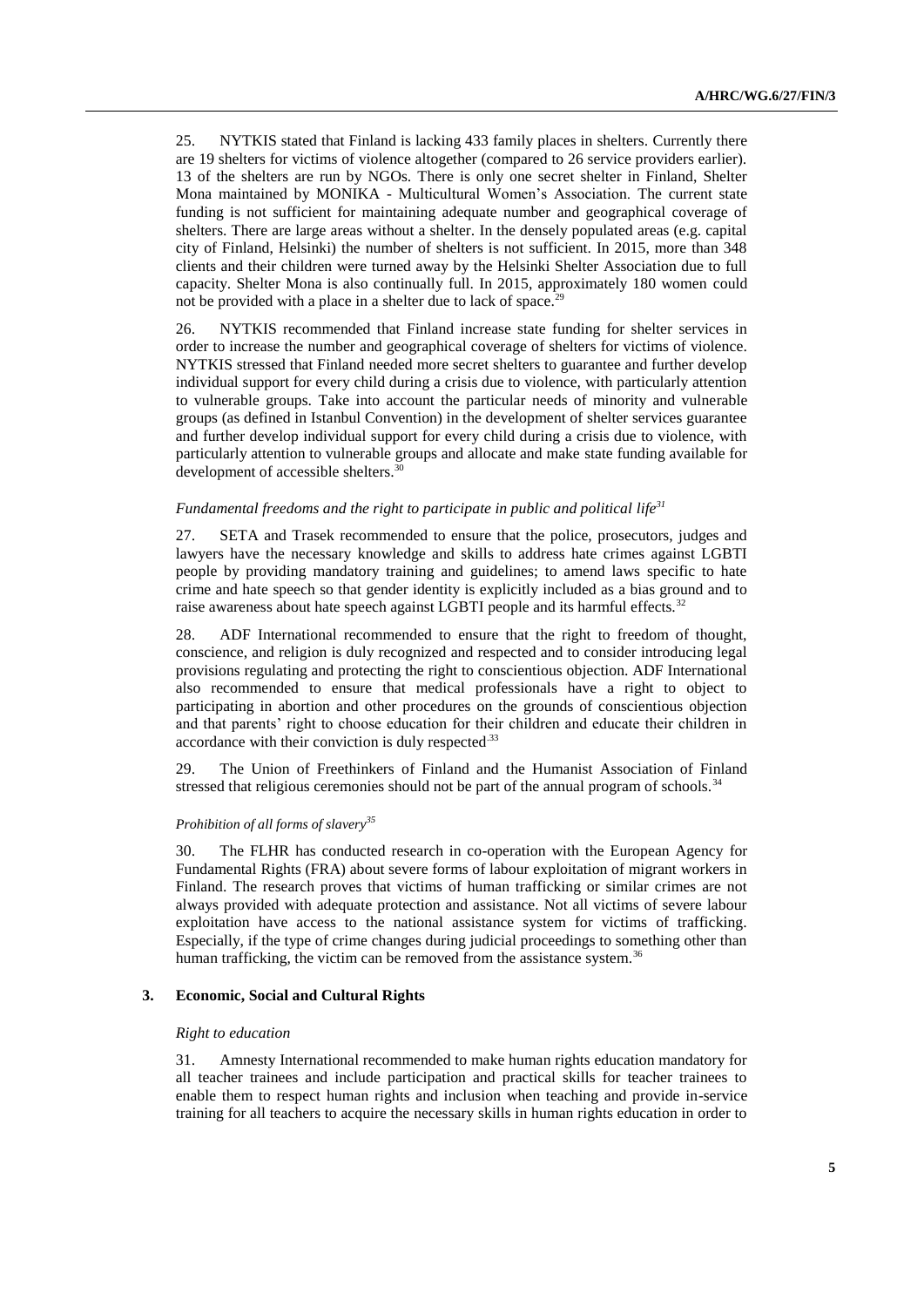implement the requirements of the new national core curriculum for basic education.<sup>37</sup>

32. Council of Europe recommended that Finish authorities further strengthen education in Sámi, notably through the development of a structured policy and a long-term financing scheme; take urgent measures to protect and promote Inari and Skolt Sámi, which are particularly endangered languages, in particular by means of the provision of language nests on a permanent basis; take further measures to ensure the accessibility of social and health care in Swedish and Sámi; develop and implement innovative strategies for the training of Romani teachers, extend the production of teaching materials in Romani and increase the provision of teaching of Romani; and take measures to increase awareness and tolerance vis-à-vis the regional or minority languages of Finland, both in the general curriculum at all stages of education and in the media.<sup>38</sup>

#### **4. Rights of specific persons or groups**

#### *Women*

33. In line the UPR second cycle recommendation 89.14 to undertake further measures aimed at protection of women's rights, including prevention of violence (Ukraine) and recommendation 89.16. Take effective legal and practical measures to eliminate all forms of discrimination and violence against women and children, in particular women and children with disabilities, immigrant and refugee women and children, and women and children from ethnic and religious minorities, especially Muslims and Roma (Iran); Joint Submission of the Finnish National Youth Council – Youth Cooperation Allianssi and the European Youth Forum (YFJ) recommended to prepare a national finance plan with allocated targets to combat violence and discrimination against women and provide access and financial aid to support services, such as, 24/7 helplines and walk-in services and strengthen cooperation between different government agencies and municipal administrations. 39

34. The Ombudsman for Equality reiterated her concern expressed in her statement to the UPR Working Group from 2011 that discrimination on the basis of pregnancy and family leave continues to be a considerable concern in Finland. A major share of cases concerning the labour market brought to the attention of the Ombudsman concern suspicions of discrimination in connection with pregnancy and family leave.<sup>40</sup>

#### *Children<sup>41</sup>*

35. JS1 stressed that Finland needs to take active measures to make the obligations of the CRC as well as the Committee's recommendations and general comments widely known among children, their parents and all professionals and authorities working with children. Finland must also raise the awareness of the above-mentioned actors of childrenrelated obligations arising from other human rights treaties.<sup>42</sup>

36. JS1 added that national best practice guidelines for informing families of their child's disability must be drafted to ensure that parents of children with disabilities receive high-quality information in an equal manner regardless of their place of residence. The position and needs of children with disabilities belonging to various minority groups require special attention.<sup>43</sup>

37. JS1 urged to increase research and data collection on various forms and modes of discrimination, hate speech and bullying concerning children in order to recognise them and take more effective preventive measures. Special focus needs to be on the online environment, of which children are an integral part.<sup>44</sup>

38. SETA and TRASEK recommended to provide teachers and other school staff further education regarding the tackling of homophobic and transphobic bullying and discriminatory practices. This should be included in the obligatory teacher training;ensure that young LGBTI people in schools and educational institutions receive necessary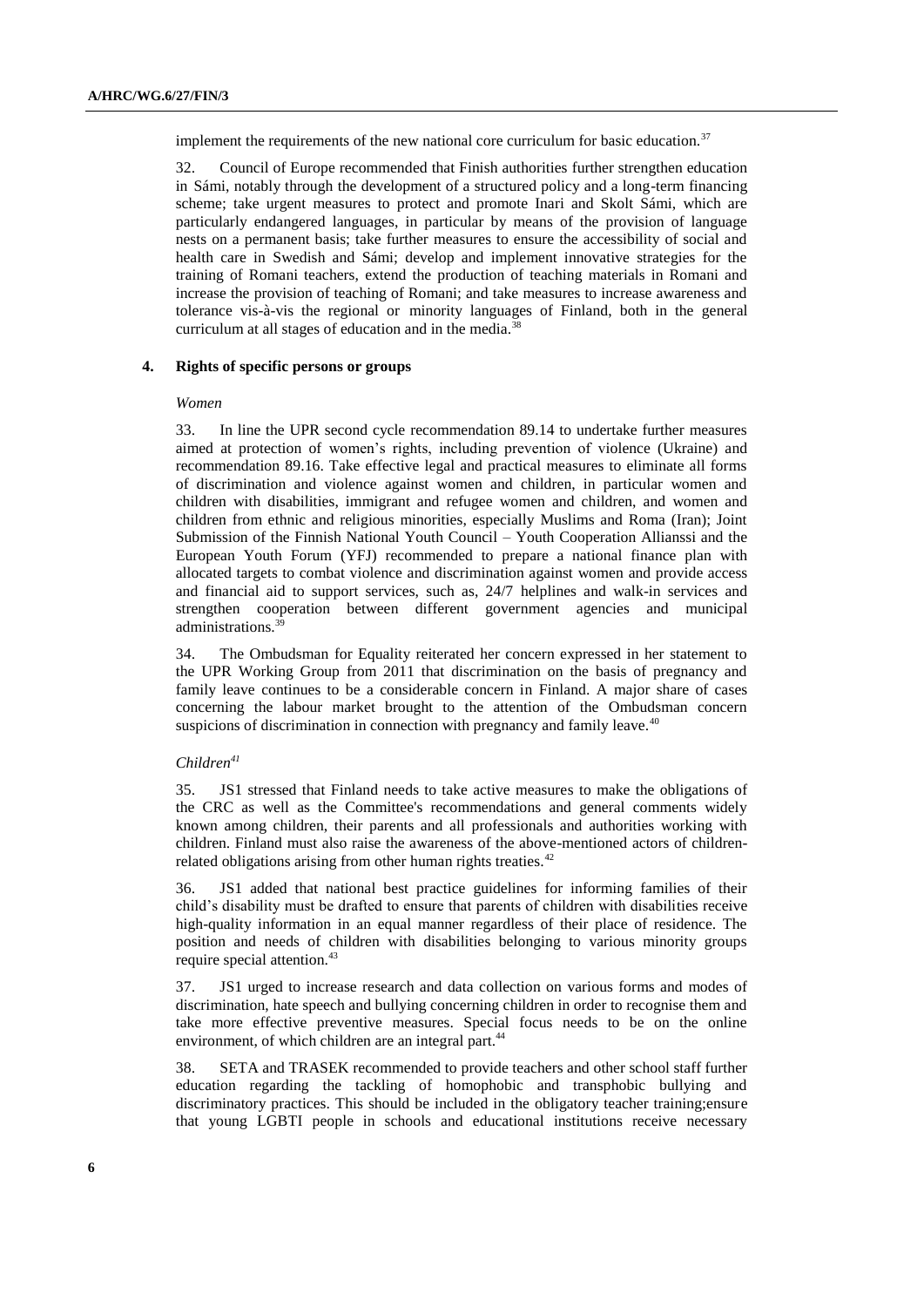information, protection and support to enable them to live in accordance with their sexual orientation, gender identity and gender expression inter alia by raising awareness of LGBTI people in the school welfare services and provide guidelines or toolkits to schools and educational institutions on including concerns of LGBTI pupils and staff in nondiscrimination and equality plans.

#### *Persons with disabilities<sup>45</sup>*

39. The Finnish Disability Forum (Vammaisfoorumi ry / Handikappforum rf- FDF) highlighted that the human rights situation of persons with disabilities in Finland has received legislative improvements, through new Non-Discrimination Act and new bodies mandated to implement and monitor the CRPD. The national framework and independent structures are in place. Concern is raised over the adequate resourcing of key actors, including organisations representing persons with disabilities. The number of disability related cases being brought to Non-Discrimination and Equality tribunals is one indicator of rights infringements and lack of awareness among providers of goods and services about the significance of reasonable accommodations. Training of legal practitioners and the judiciary is crucial in this regard. Disability related discrimination in employment and education through lack of access and of reasonable accommodation is a growing phenomenon. For persons with intellectual disabilities, who have work placements in the open labour market, their work may not be considered as paid work covered by the labour law, but social activity under social welfare low remunerated and gives concern for exploitation.

40. Although more attention has started been paid to women with disabilities since clients in shelters have increased and accessibility has improved, not all of the currently operating shelters have free and easy access. Shelters are not as accessible as they should be, because the accessibility regulations have not been applied, nor has there been any consultation with accessibility experts from disability NGOs. State funding does not cover the investments made in renovations. Moreover, the shelters should be able to provide special attention and individual assistance to women with disabilities and elderly women taking into consideration their particular needs.<sup>46</sup>

#### *Minorities and indigenous peoples<sup>47</sup>*

41. The Council of Europe noted that despite the progress achieved, some issues continue to give rise to concern. Finland has not yet ratified ILO Convention No. 169 on Tribal and Indigenous Peoples in Independent Countries, although it informed ECRI of its intention to do so during the term of the current government. The Discrimination Monitoring Group does not monitor discrimination on grounds of colour, nationality or language. The National Discrimination Tribunal is not empowered to award compensation to victims of discrimination, which discourages them from lodging complaints with it, nor is this tribunal authorised to deal with cases of discrimination in employment or immigration matters. The Ombudsman for Minorities lacks the human and financial resources needed to duly perform her tasks and only has jurisdiction to deal with cases of discrimination on the ground of ethnic origin. The majority population's knowledge about the Sámi remains inadequate. Roma continue to suffer discrimination and racism in various fields, including education, employment and housing. Somalis are the least well-integrated group in the country and are the victims of racism, including racist violence, and of discrimination, inter alia, in employment. Russian-speakers are also victims of discrimination in the field of employment. The Aliens' Act contains discriminatory provisions, in particular Section 130, which considerably increases the risk of racial profiling of visible minorities.<sup>48</sup>

42. FIDH referred to the recommendations 89.8 and 89.28 from the second UPR cycle and informed that since the previous report, the policies of the government of Finland regarding the Sami people have moved in a problematic direction. Ratifying the ILO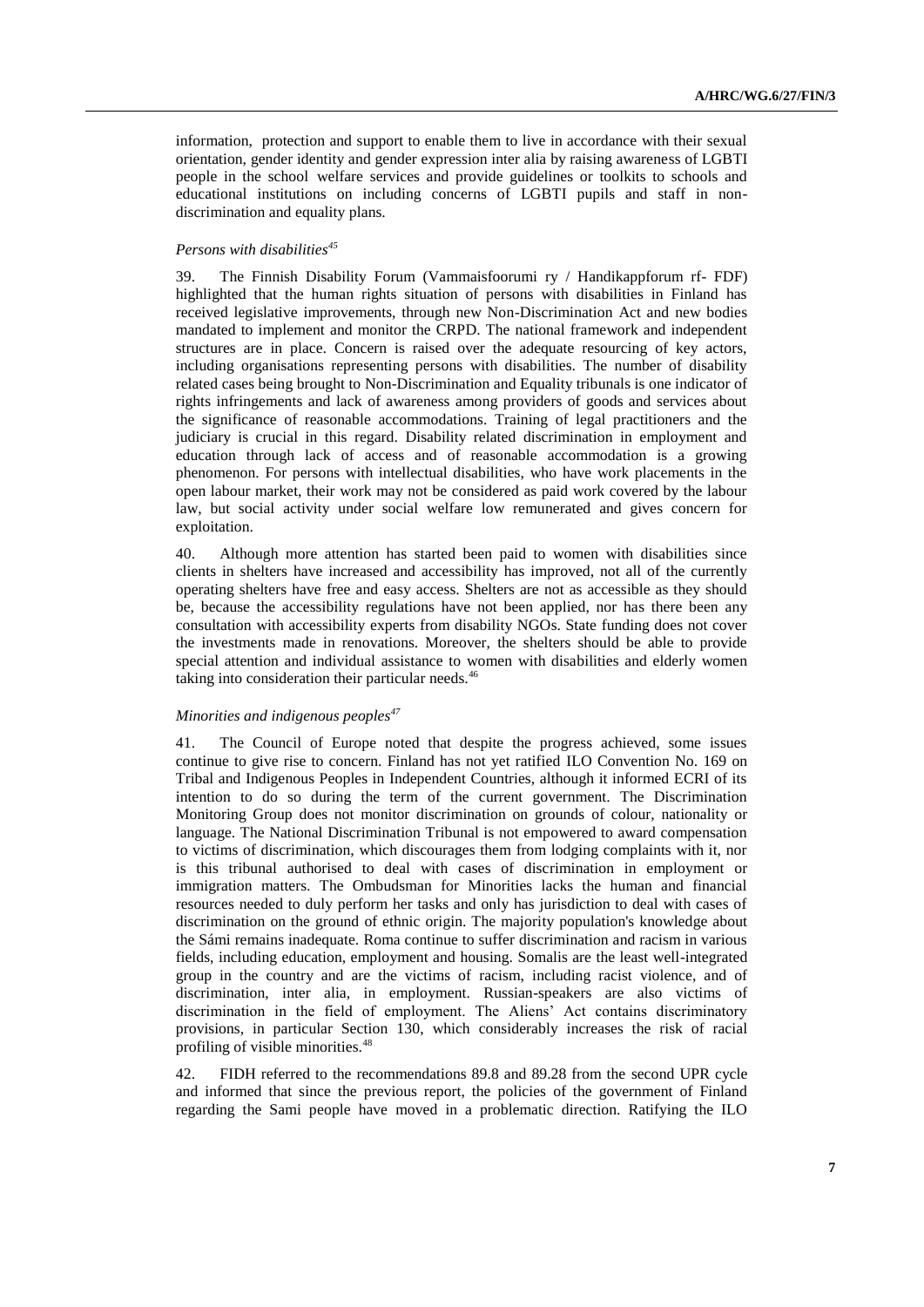Convention 169 failed under the previous Government, and the current government did not include ratification in its Strategic Program. In other legislation, notably the new (March 2016) Finnish Forest and Park Enterprise Act, the provisions on protecting the rights of the Sami people were removed.<sup>49</sup>

43. NYTKIS noted that there was a serious lack of data on violence against women among many minority groups in Finland, and there is for example no information available on violence against women among LBT women and Sámi women. Since 2007, no research has been conducted on the prevalence of violence against migrant women in Finland. Only tracking statistics, collected by the organizations providing assistance to women victims of violence, are available. The lack of information often leads to insufficient support systems and prevention programs. There is a need for targeted services in order to increase access for women from minority groups.<sup>50</sup>

44. The Sami Parliament (Sámediggi, Sämitigge, Sää´mte´ǧǧ) recommended inter alia to introduce reforms as necessary to strengthen the self-governance and decision-making power of the Sami Parliament, including land rights, to introduce procedures for consultations between state authorities and the Sami Parliament based on the provisions of the United Nations Declaration on the Rights of Indigenous Peoples, to ratify ILO Convention No. 169, to clarify and legally protect Sami rights to land, water, resources and livelihoods, to ensure the fundamental safeguards and rights are included in the Forestry Act, to include rights of the Sami in the Tenojoki Agreement and to recognize and introduce special protection for the Sami Reindeer Husbandry.<sup>51</sup>

#### *Migrants, refugees and asylum seekers and internally displaced persons<sup>52</sup>*

45. The Finnish Red Cross noted with concern recent and ongoing legislative changes relating to the rights of refugees, asylum seekers and migrants. In recent years, migration has been approached increasingly as a security – or economic question, and human rights considerations have seemed somewhat secondary in this context. Large scale migration during 2015, that saw the numbers of refugees and asylum seekers in Finland ten-fold, have accentuated the course of this development.<sup>53</sup>

46. Legislative changes in such areas as the right of asylum seekers to legal aid, family reunification, social security, conditions of reception or detention of migrants have mainly aimed at reducing the costs of immigration with too little concern for upholding the high level of protection and dignity of the persons concerned. The problem is further impacted by the fact that different thematic areas are often prepared by different authorities, and without due consideration for their mutual cross-impact. For example, the downscaling of consulate services by the Ministry for Foreign Affairs has had a significant impact on the possibilities of family members to apply for family reunification. The Finnish Red Cross considers that adequate processes and means for monitoring and evaluation of the impact of these various changes as a whole should be provided for.<sup>54</sup>

47. CTSF recommended that victims of torture who seek asylum have practical access to NGOs offering rehabilitation services. This means that torture victims should not be relocated to remote areas of Finland, where these services do not exist. The Finnish State should ensure that doctors, nurses and psychologists in the public health system are adequately trained in treating traumatised refugees.<sup>55</sup>

48. The Finnish Red Cross was especially concerned about the changes made to the policies and legislation on family reunification of refugees, as the possibility of family reunification has become increasingly difficult in recent years. The inquiries and need for support addressed to the Red Cross have increased significantly. Latest amendments to family reunification criteria came into force on 1st of July 2016. Changes in Finnish Alien's Act mean, among others, that issuing a residence permit for family member requires e.g. that the applicant has secure means of subsistence. Family members of beneficiaries of international protection have previously been an exception. As from 1 July, this exception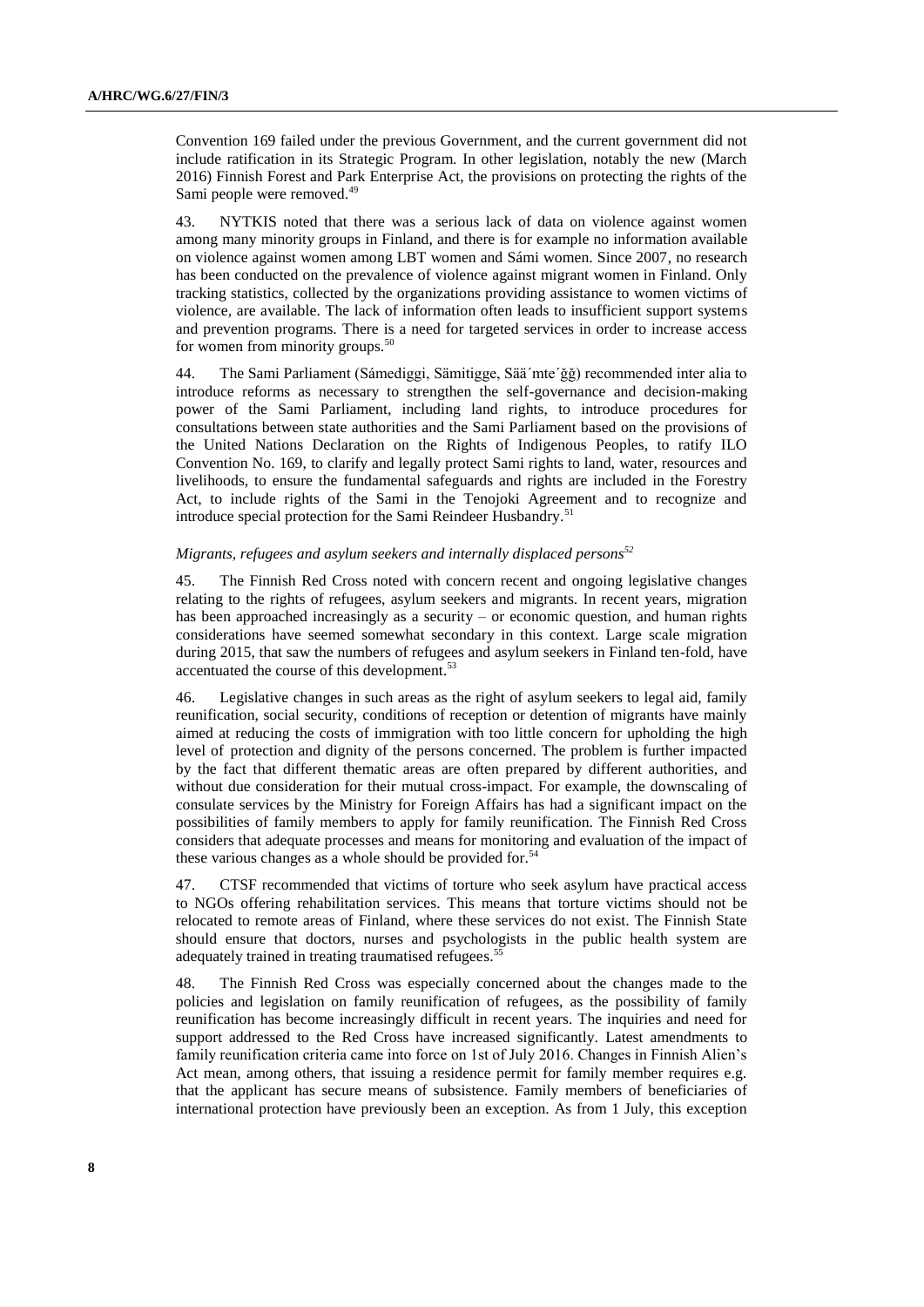does not apply. As a result of various changes as well as numerous difficulties in the process, those who would have a legitimate right for family reunification are unable to implement that right. The Finnish Red Cross stresses the importance of evaluating how legislative and administrative changes have effectively impacted the realization of the right to family reunification and integration.<sup>56</sup>

49. NYTKIS stated that in Finland there was not enough training provided to the lawenforcement authorities on an ongoing basis to build their capacity to understand the specific circumstances of migrant women who experience violence. There is not enough training in how to handle such cases in a sensitive manner, particularly in relation to 'honour'-related violence and FGM, and provide the necessary information, protection and support to the victims, including referrals to appropriate assistance and support services. The special needs of migrant women and children should be taken into account in all work and service planning for prevention of VAW. In order to provide better protection and assistance to migrant victims financial resources for the services are required as well as ongoing capacity building of the personnel and guidance on how to identify violence and make appropriate interventions. It is also important that information and services are provided in different languages. Finland needed to establish a network of walk-in-centers to guarantee service to all victims of VAW, including the most vulnerable groups (for example "paperless" migrants and refugees).<sup>5</sup>

50. In line with recommendation 89.50 from the UPR second cycle to give more attention to asylum-seekers and unaccompanied minors in cases of family reunion (Iraq) YFJ recommended to exclude underage children and youth under international protection, who are applying for family reunification, from secure income requirements and plan and implement an electronic submission system for family reunifications as soon as possible to protect the rights of applicants who are unable to access Finnish embassies due to visa problems and ensure that the treatment of all family reunification applications submitted by children and youth comply with the requirements set by UN Convention on the Rights of Child, especially with regards to Article  $2(1)$  and Article 10  $(1)$ .<sup>58</sup>

#### *Notes*

- <sup>1</sup> Prepared by the Office of the United Nations High Commissioner for Human Rights in accordance with paragraph 15 (c) of the annex to Human Rights Council resolution 5/1 and paragraph 5 of the annex to Council resolution 16/21.
- $2$  The stakeholders listed below have contributed information for this summary; the full texts of all original submissions are available at: www.ohchr.org. *Civil Society*

|  |  | Individual submissions: |  |
|--|--|-------------------------|--|

| <b>ADF</b>                   | ADF International Geneva, Switzerland;                   |
|------------------------------|----------------------------------------------------------|
| AI                           | Amnesty International London, UK;                        |
| Alliansi                     | Helsinki, Finland;                                       |
| <b>CTSF</b>                  | HDL/Kidutettujen kuntoutuskeskus:                        |
| <b>FDF</b>                   | Vammaisfoorumi ry, Helsinki, Finland;                    |
| <b>FRC</b>                   | Suomen Punainen Risti, Helsinki, Finland;                |
| <b>NYTKIS</b>                | Naisjärjestöt Yhteistyössä NYTKIS ry, Helsinki, Finland; |
| <b>FIDH</b>                  | International Federation for Human Rights, France;       |
| SamiC                        | Sámiráddi, Kárášjohka/Karasjok, Norway;                  |
| SK.                          | Saamelaiskäräjät, Inari, Norway;                         |
| Suomen UNICEF ry             | Suomen UNICEF ry, Helsinki, Finland;                     |
| The Centre                   | Ihmisoikeuskeskus, Helsinki, Finland;                    |
| Väestöliitto                 | Väestöliitto, Helsinki, Finland;                         |
| Vapaa-ajattelijain Liitto ry | Helsinki; Finland.                                       |
| <i>Joint submissions:</i>    |                                                          |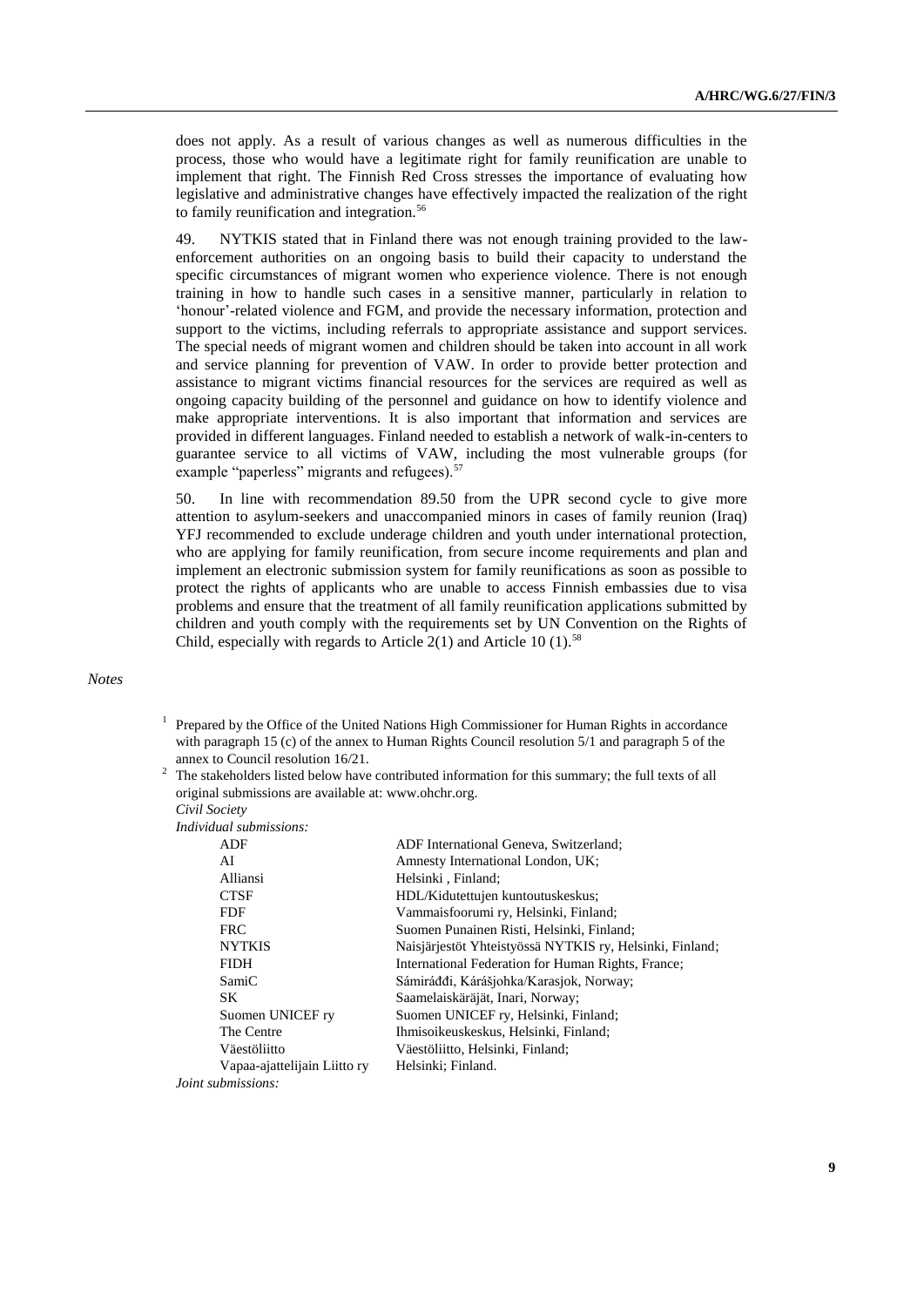|                         | JS1                                                                                                                                                                                  | Central Union for Child Welfare, The Mannerheim League for<br>Child Welfare, Save the Children Finland. |  |  |  |  |  |  |
|-------------------------|--------------------------------------------------------------------------------------------------------------------------------------------------------------------------------------|---------------------------------------------------------------------------------------------------------|--|--|--|--|--|--|
|                         | National human rights institution(s):                                                                                                                                                |                                                                                                         |  |  |  |  |  |  |
|                         | <b>NHRC</b>                                                                                                                                                                          | National Human Rights Center, Helsinki, Finland;                                                        |  |  |  |  |  |  |
|                         | OfE                                                                                                                                                                                  | Ombudsman for Equality.                                                                                 |  |  |  |  |  |  |
|                         | Regional intergovernmental organization(s):                                                                                                                                          |                                                                                                         |  |  |  |  |  |  |
|                         | CoE                                                                                                                                                                                  |                                                                                                         |  |  |  |  |  |  |
|                         |                                                                                                                                                                                      | The Council of Europe, Strasbourg (France);                                                             |  |  |  |  |  |  |
|                         | <b>EU FRA</b>                                                                                                                                                                        | European Union Agency for Fundamental Rights, Vienna                                                    |  |  |  |  |  |  |
| 3                       |                                                                                                                                                                                      | (Austria).                                                                                              |  |  |  |  |  |  |
| $\overline{\mathbf{4}}$ | Submission from the the Human Rights Centre/Finland's National Human Rights Institution.<br>Submission from the the Human Rights Centre/Finland's National Human Rights Institution. |                                                                                                         |  |  |  |  |  |  |
| 5                       |                                                                                                                                                                                      |                                                                                                         |  |  |  |  |  |  |
| 6                       |                                                                                                                                                                                      | Submission from the the Human Rights Centre/ Finland's National Human Rights Institution.               |  |  |  |  |  |  |
| $\overline{7}$          |                                                                                                                                                                                      | Submission from the the Human Rights Centre/ Finland's National Human Rights Institution.               |  |  |  |  |  |  |
| 8                       |                                                                                                                                                                                      | Submission from the the Human Rights Centre/Finland's National Human Rights Institution.                |  |  |  |  |  |  |
|                         |                                                                                                                                                                                      | Submission from the the Human Rights Centre/ Finland's National Human Rights Institution.               |  |  |  |  |  |  |
|                         | The following abbreviations are used in UPR documents:                                                                                                                               |                                                                                                         |  |  |  |  |  |  |
|                         | <b>ICERD</b>                                                                                                                                                                         | International Convention on the Elimination of All Forms of                                             |  |  |  |  |  |  |
|                         |                                                                                                                                                                                      | Racial Discrimination;                                                                                  |  |  |  |  |  |  |
|                         | <b>ICESCR</b>                                                                                                                                                                        | International Covenant on Economic, Social and Cultural                                                 |  |  |  |  |  |  |
|                         |                                                                                                                                                                                      | Rights;                                                                                                 |  |  |  |  |  |  |
|                         | <b>OP-ICESCR</b>                                                                                                                                                                     | Optional Protocol to ICESCR;                                                                            |  |  |  |  |  |  |
|                         | <b>ICCPR</b>                                                                                                                                                                         | International Covenant on Civil and Political Rights;                                                   |  |  |  |  |  |  |
|                         | <b>ICCPR-OP1</b>                                                                                                                                                                     | Optional Protocol to ICCPR;                                                                             |  |  |  |  |  |  |
|                         | <b>ICCPR-OP2</b>                                                                                                                                                                     | Second Optional Protocol to ICCPR, aiming at the abolition of                                           |  |  |  |  |  |  |
|                         |                                                                                                                                                                                      | the death penalty;                                                                                      |  |  |  |  |  |  |
|                         | <b>CEDAW</b>                                                                                                                                                                         | Convention on the Elimination of All Forms of Discrimination                                            |  |  |  |  |  |  |
|                         |                                                                                                                                                                                      | against Women;                                                                                          |  |  |  |  |  |  |
|                         | <b>OP-CEDAW</b>                                                                                                                                                                      | Optional Protocol to CEDAW;                                                                             |  |  |  |  |  |  |
|                         | <b>CAT</b>                                                                                                                                                                           | Convention against Torture and Other Cruel, Inhuman or                                                  |  |  |  |  |  |  |
|                         |                                                                                                                                                                                      | Degrading Treatment or Punishment;                                                                      |  |  |  |  |  |  |
|                         | OP-CAT                                                                                                                                                                               | Optional Protocol to CAT;                                                                               |  |  |  |  |  |  |
|                         | <b>CRC</b>                                                                                                                                                                           | Convention on the Rights of the Child;                                                                  |  |  |  |  |  |  |
|                         | OP-CRC-AC                                                                                                                                                                            | Optional Protocol to CRC on the involvement of children in                                              |  |  |  |  |  |  |
|                         |                                                                                                                                                                                      | armed conflict:                                                                                         |  |  |  |  |  |  |
|                         | OP-CRC-SC                                                                                                                                                                            | Optional Protocol to CRC on the sale of children, child                                                 |  |  |  |  |  |  |
|                         |                                                                                                                                                                                      | prostitution and child pornography;                                                                     |  |  |  |  |  |  |
|                         | OP-CRC-IC                                                                                                                                                                            | Optional Protocol to CRC on a communications procedure;                                                 |  |  |  |  |  |  |
|                         | <b>ICRMW</b>                                                                                                                                                                         | International Convention on the Protection of the Rights of All                                         |  |  |  |  |  |  |
|                         |                                                                                                                                                                                      | Migrant Workers and Members of Their Families;                                                          |  |  |  |  |  |  |
|                         | <b>CRPD</b>                                                                                                                                                                          | Convention on the Rights of Persons with Disabilities;                                                  |  |  |  |  |  |  |
|                         | <b>OP-CRPD</b>                                                                                                                                                                       | Optional Protocol to CRPD;                                                                              |  |  |  |  |  |  |
|                         | <b>ICPPED</b>                                                                                                                                                                        | International Convention for the Protection of All Persons                                              |  |  |  |  |  |  |
|                         |                                                                                                                                                                                      | from Enforced Disappearance.                                                                            |  |  |  |  |  |  |
| 10                      | Amnesty International submission for the UPR.                                                                                                                                        |                                                                                                         |  |  |  |  |  |  |
|                         | 11<br>Centre for Torture Survivors in Finland (CTSF) submission for the UPR 3RD Cycle.                                                                                               |                                                                                                         |  |  |  |  |  |  |

 $12$  Finish Red Cross (1).

 $13$  Finish Red Cross (1).

<sup>14</sup> FIDH (International Federation for Human Rights) and its member organisation the Finnish League for Human Rights (FLHR) submission for the 3<sup>rd</sup> UPR cycle.

<sup>15</sup> Amnesty International submission for the UPR.

<sup>16</sup> For relevant recommendations see A/HRC/21/8, paras89.14 to 89.25, 90.2 to 90.8.

<sup>17</sup> Submission from the Ombudsman for Equality.

<sup>18</sup> Finish Red Cross (1).

<sup>19</sup> FIDH (International Federation for Human Rights ) and its member organisation the Finnish League for Human Rights ( FLHR) submission for the 3<sup>rd</sup> UPR cycle.

<sup>20</sup> SETA and TRASEK submission for the  $3<sup>rd</sup>$  UPR Cycle.